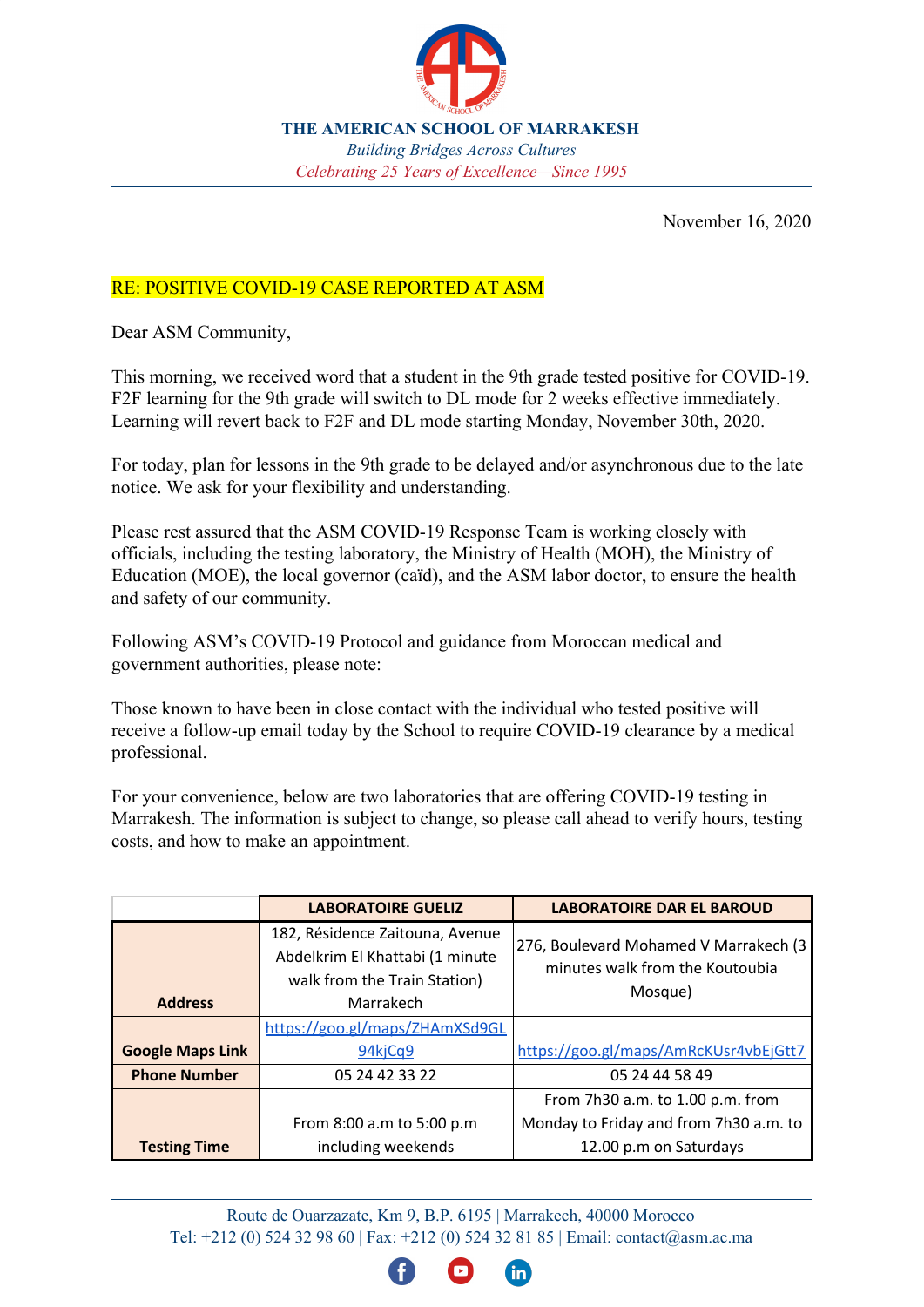|                              | Within 24 hours if done in the      |                                       |
|------------------------------|-------------------------------------|---------------------------------------|
|                              | mornings or 48 hours if done in the |                                       |
| <b>Testing Results</b>       | afternoons                          | Within 24 hours                       |
| <b>Price of PCR Tests if</b> |                                     |                                       |
| performed in the             |                                     |                                       |
| <b>laboratory</b>            | 700 Dirhams                         | 600 Dirhams (ASM community discount)  |
| <b>Price of serological</b>  |                                     |                                       |
| <b>Tests if performed</b>    |                                     |                                       |
| in the laboratory            | 300 Dirhams                         | 300 Dirhams                           |
| <b>Price of PCR Tests if</b> |                                     |                                       |
| performed at home            | 900 Dirhams                         | Not Applicable                        |
| <b>Price of serological</b>  |                                     |                                       |
| <b>Tests if performed</b>    |                                     |                                       |
| at home                      | 400 Dirhams                         | Not Applicable                        |
| How to make an               | Please call the phone number        | Please call the phone number provided |
| appointment?                 | provided above                      | above                                 |

We will keep you informed as we learn more from the medical professionals and government authorities.

Thank you in advance for your patience and understanding as we persevere through this challenge. I wish you and your families good health and safety!

Sincerely,

Casey M. Asato, Ed.D. Head of School -----------------------------------------------------

OBJET: CAS POSITIF COVID-19 SIGNALÉ À L'ASM

Chère communauté ASM,

 Ce matin, nous avons appris qu'un élève de 9e année avait été testé positif au COVID-19. L'apprentissage F2F pour la 9e année passera en mode DL pendant 2 semaines avec effet immédiat. L'apprentissage reviendra aux modes F2F et DL à partir du lundi 30 novembre 2020.

 Pour aujourd'hui, prévoyez que les cours de la 9e année soient retardés et / ou asynchrones en raison de l'avis tardif. Nous demandons votre flexibilité et votre compréhension

 Soyez assuré que l'équipe d'intervention ASM COVID-19 travaille en étroite collaboration avec les responsables, y compris le laboratoire de test, le ministère de la Santé (MOH), le ministère de l'Éducation (MOE), le gouverneur local (caïd) et le médecin du travail de l'ASM pour assurer la santé et la sécurité de notre communauté.